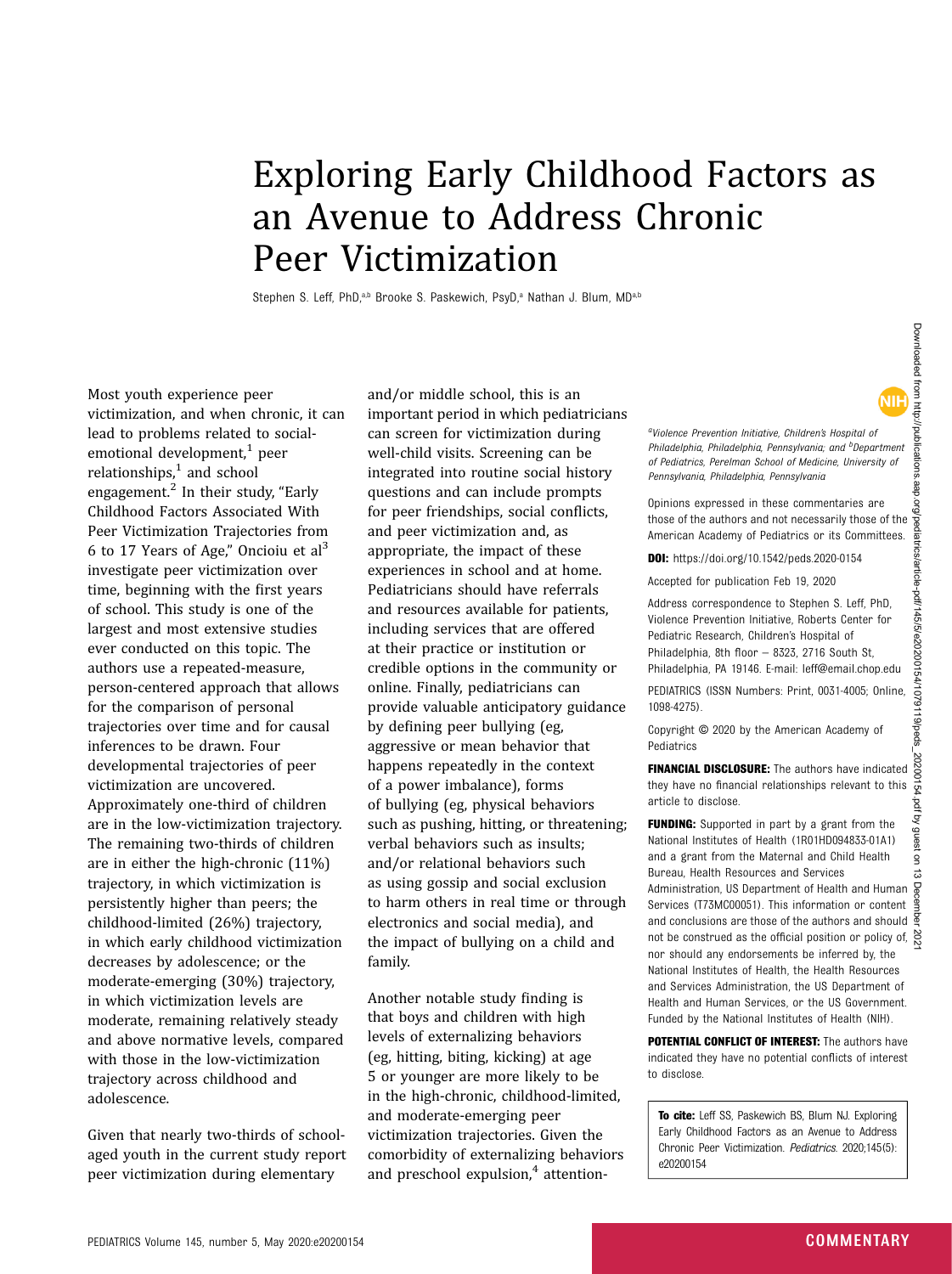Downloaded from http://publications.aap.org/pediatrics/article-pdf/145/5/62000154/1079119/peds\_20200154.pdf by guest on 13 December 202 Downloaded from http://publications.aap.org/pediatrics/article-pdf/145/5/e20200154/1079119/peds\_20200154.pdf by guest on 13 December 2021

<span id="page-1-0"></span>deficit/hyperactivity disorder,<sup>5</sup> and lower academic success<sup>6</sup> among young children, it is not surprising that these children are also at high risk for later peer victimization. Pediatricians should therefore recognize externalizing behaviors as risk factors for adverse outcomes and assist families in accessing evidence-based interventions such as family behavioral counseling or parent training.<sup>7</sup>

Parental mental health (including paternal antisocial behaviors) is another issue that could warrant attention from pediatricians as it relates to peer victimization among their patients. Notably, children in the moderate-emerging and high-chronic peer victimization trajectories are more likely to have a father with a history of antisocial behavior during adolescence, and these findings hold true even when controlling for other family characteristics and children's behavior. In fact, paternal history of antisocial behavior has the highest odds ratio for predicting whether children are in the high-chronic victimization group. Multiple factors may drive the association between paternal history of antisocial behavior

and child peer victimization (eg, shared genetic traits, epigenetic modifications, parental psychopathology, parenting behaviors, and/or environmental factors), but early detection of these parental behaviors and subsequent intervention are important for pediatricians to conduct because they may help prevent transmission of these adult behaviors and childhood experiences to the next generation.

To interrupt a cycle of antisocial behaviors among boys in families, pediatricians could play a role in the detection of these behaviors and subsequent intervention during adolescence, before youth become parents. There may also be value in pediatricians being more attuned to indicators of parental psychopathology so that they can make recommendations to address the parents' mental health needs and better prepare parents to support their child's social-emotional development. If parenting practices are a driving factor in peer victimization among children, pediatricians can make referrals to well-known parenting programs such as The Incredible Years,<sup>8</sup> Triple P (Positive Parenting Program<sup>[9](#page-2-0)</sup>), and Parent-Child Interaction Therapy.<sup>[10](#page-2-0)</sup> These programs are designed to enhance parents' skills, confidence, and opportunities to interact positively with their children, which encourages positive child development and prevents later social-emotional problems. Finally, pediatricians can recommend parental involvement in school-based prevention programming. For example, Walk away, Ignore, Talk it out, Seek help, $11$  an evidence-based program for reducing relational and physical victimization, has a classroom-based curriculum that includes take-home learning sheets for parents that are designed to increase adult involvement in children's social-emotional learning and conflict-management skills.

## **CONCLUSIONS**

In the current article, we highlight the important role that pediatricians play in detecting, treating, and referring youth who are victimized by their peers.

COMPANION PAPER: A companion to this article can be found online at www.pediatrics.org/cgi/doi/10.1542/peds.2019-2654.

## REFERENCES

- 1. Boivin M, Petitclerc A, Feng B, Barker ED. The developmental trajectories of peer victimization in middle to late childhood and the changing nature of their behavioral correlates. Merrill Palmer Q. 2010;56(3, special issue): 231–260
- 2. Ladd GW, Ettekal I, Kochenderfer-Ladd B. Peer victimization trajectories from kindergarten through high school: differential pathways for children's school engagement and achievement? J Educ Psychol. 2017;109(6):826–841
- 3. Oncioiu SI, Orri M, Boivin M, et al. Early childhood factors associated with peer victimization trajectories from 6 to

17 years of age. Pediatrics. 2020;145(5): e20192654

- 4. Gilliam WS. Prekindergarteners Left Behind: Expulsion Rates in State Prekindergarten Programs. New York, NY: Foundation for Child Development; 2005
- 5. Posner K, Melvin GA, Murray DW, et al. Clinical presentation of attentiondeficit/hyperactivity disorder in preschool children: the Preschoolers with Attention-Deficit/Hyperactivity Disorder Treatment Study (PATS). J Child Adolesc Psychopharmacol. 2007; 17(5):547–562
- 6. Spira EG, Fischel JE. The impact of preschool inattention, hyperactivity,

and impulsivity on social and academic development: a review. J Child Psychol Psychiatry. 2005;46(7): 755–773

- 7. Holland ML, Malmberg J, Peacock GG. Emotional and Behavioral Problems of Young Children: Effective Interventions in the Preschool and Kindergarten Years, 2nd ed. New York, NY: Guilford Press; 2017
- 8. Webster-Stratton C, Reid MJ, Hammond M. Preventing conduct problems, promoting social competence: a parent and teacher training partnership in head start. J Clin Child Psychol. 2001;30(3): 283–302